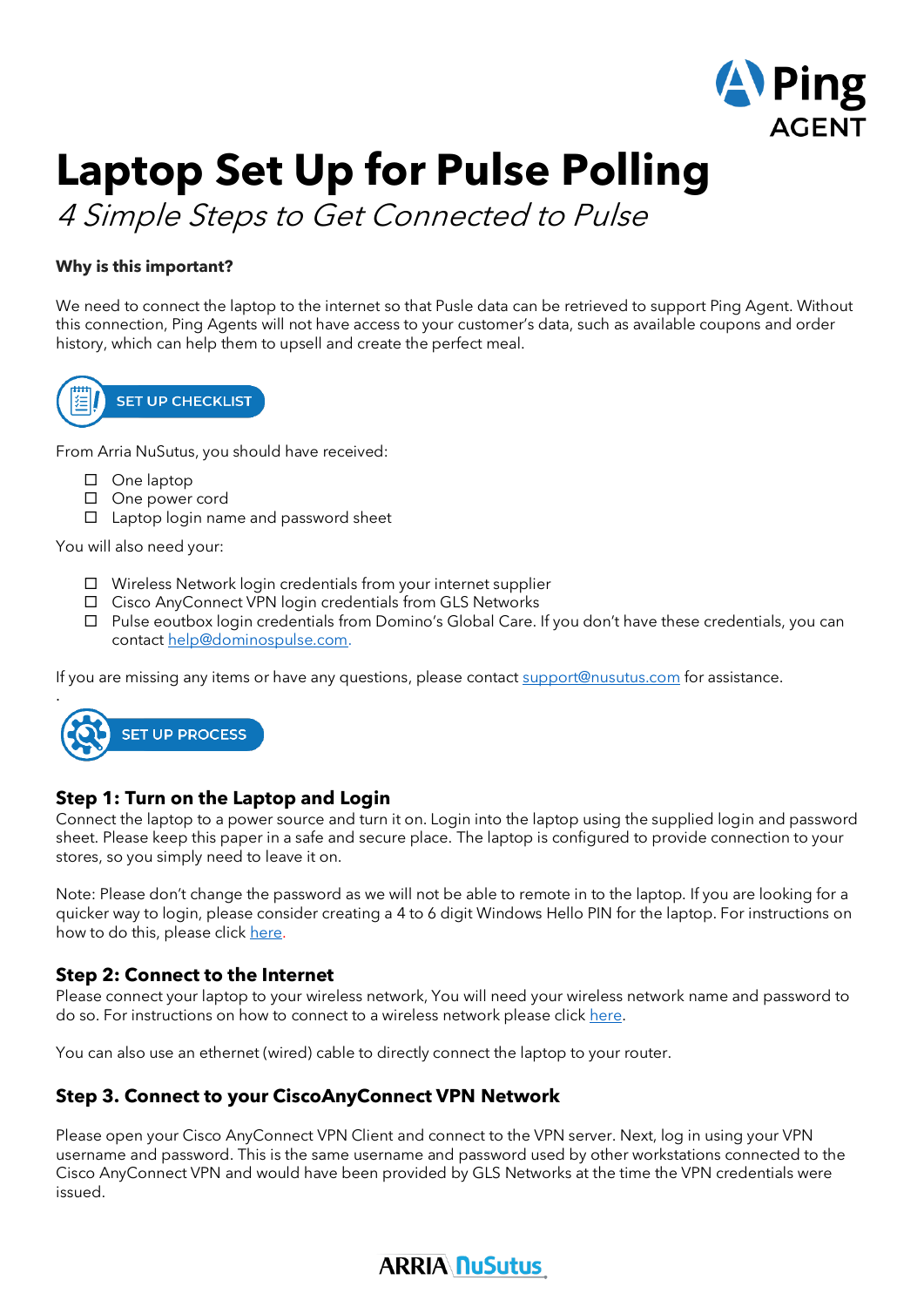

# **Step 4: Provide your Pulse eoutbox details**

The Pulse eoutbox details are required in order to connect the laptop with the Pulse servers in each of your stores. If you don't have your Pulse eoutbox details, please email the Pulse eoutbox Details worksheet to Domino's Global Care at [help@dominospulse.com](mailto:help@dominospulse.com) and kindly ask them to fill it out.

**A. Download the Pulse eoutbox details worksheet** [here](https://www.nusutus.com/wp-content/uploads/2022/02/Pulse-eoutbox-Details-Worksheet-Feb-11.pdf) and email it to help@dominospulse.com

#### **B. Email the completed form to** [support@nusutus.com](mailto:PFOSHelp@nusutus.com)

Once the Pulse eoutbox details are received, we will remote in to the laptop to finish the set up. You will be notified via email once the set up has been completed.

| <b>ARRIA NuSutus</b><br><b>Pulse eoutbox Details for Ping Agent</b>                                                                                                                                                                                                                                                                                                                                                                                                                                                                                                                                                                                                                                                                                   |                                                                                                                                                                                                                                                                                                                                                                                                                                                                                                                                                                                                                         |
|-------------------------------------------------------------------------------------------------------------------------------------------------------------------------------------------------------------------------------------------------------------------------------------------------------------------------------------------------------------------------------------------------------------------------------------------------------------------------------------------------------------------------------------------------------------------------------------------------------------------------------------------------------------------------------------------------------------------------------------------------------|-------------------------------------------------------------------------------------------------------------------------------------------------------------------------------------------------------------------------------------------------------------------------------------------------------------------------------------------------------------------------------------------------------------------------------------------------------------------------------------------------------------------------------------------------------------------------------------------------------------------------|
| Franchisee Code (Fcode)<br>Number of stores:<br><b>Franchise Name:</b><br>Owner Name:<br>Main Email:<br><b>Connecting to the Pulse Servers</b><br>To connect the Pulse Polling software from this laptop to the Pulse servers in each of the stores, please fill out the below table<br>and provide your User ID and Password for the eoutbox.<br>If you do not have these credentials, they can be requested from Dominos Global Care by contacting them at<br>help@dominospulse.com.<br>Please email this completed worksheet to support@nusutus.com.<br>Once received, we will remote login to the computer and finalize the set up of Pulse Polling.<br><b>Pulse System Store ID</b><br><b>IP Address</b><br>eoutbox Username<br>eoutbox Password | <b>ARRIA NuSutus</b><br><b>Pulse eoutbox Details for Ping Agent</b><br>Franchisee Code (Fcode)<br>Number of stores:<br>Franchise Name:<br>Owner Name:<br>Main Email:<br><b>Connecting to the Pulse Servers</b><br>To connect the Pulse Polling software from this laptop to the Pulse servers in each of the stores, please fill out the below table<br>and provide your User ID and Password for the eoutbox.<br>If you do not have these credentials, they can be requested from Dominos Global Care by contacting them at<br>help@dominospulse.com.<br>Please email this completed worksheet to support@nusutus.com. |
|                                                                                                                                                                                                                                                                                                                                                                                                                                                                                                                                                                                                                                                                                                                                                       | Once received, we will remote login to the computer and finalize the set up of Pulse Polling.<br><b>IP Address</b><br><b>Pulse System Store ID</b><br>eoutbox Username<br>eoutbox Password                                                                                                                                                                                                                                                                                                                                                                                                                              |

**Thank you.** You have completed the Pulse Polling laptop set up. Now, let's go Crush the Rush together!

#### **Team Arria NuSutus**

#### **APPENDIX**



# **What's on the laptop?**

The laptop comes pre-configured with Microsoft Window's BitLocker hard drive encryption enabled. In addition, the power settings have also been pre-configured to ensure always-on operation (provided it is plugged into a power supply). For your convenience, these following applications have also been pre-installed:

- Cisco AnyConnect VPN Client
- Zoho Assist to enable our support team to remotely help with the setup
- PFOS Pulse Polling Software
- PFOS Pulse Polling configuration file
- TNT Drive Sync Agent

### **Locate your laptop in a secure place**

# **ARRIA NuSutus**